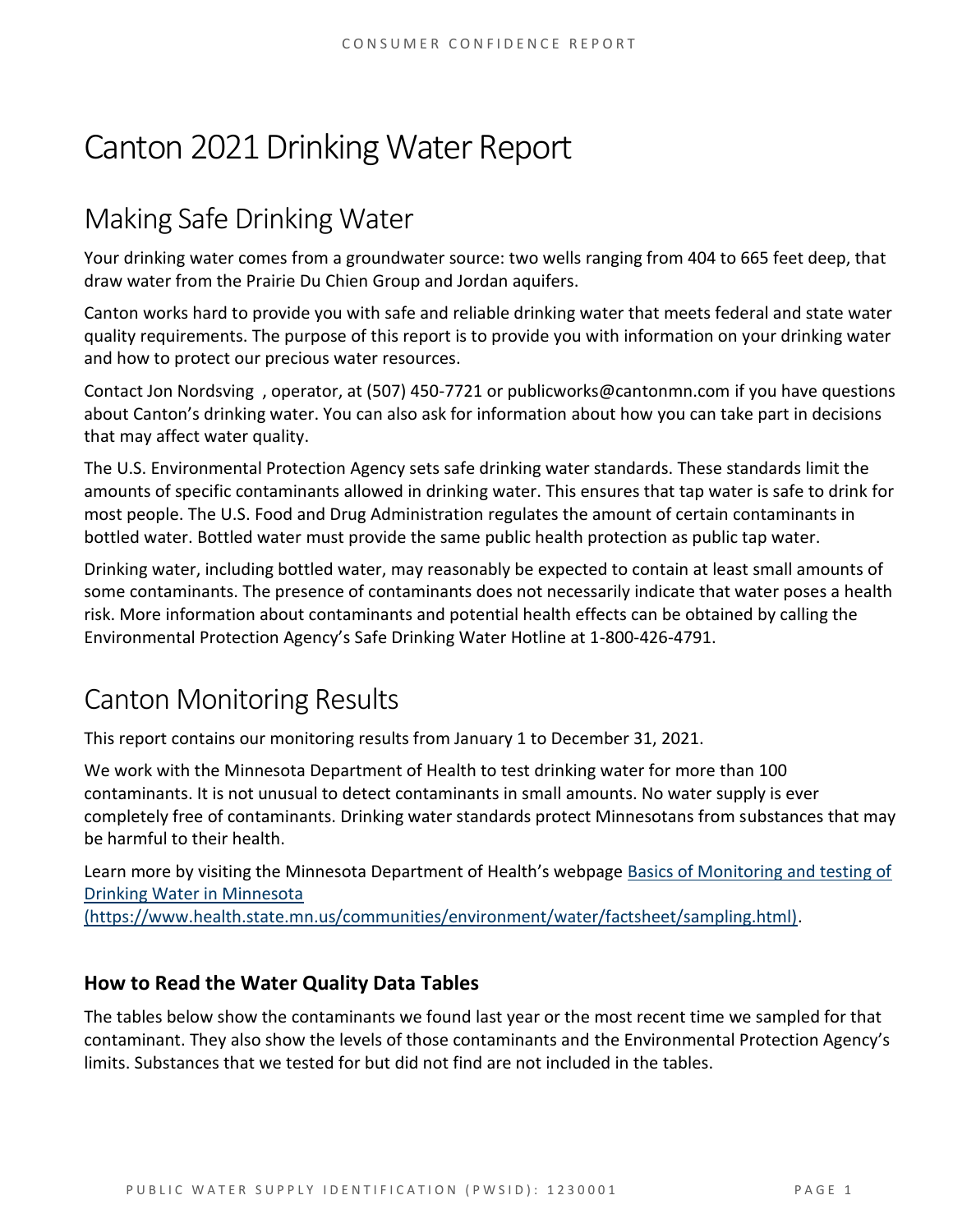We sample for some contaminants less than once a year because their levels in water are not expected to change from year to year. If we found any of these contaminants the last time we sampled for them, we included them in the tables below with the detection date.

We may have done additional monitoring for contaminants that are not included in the Safe Drinking Water Act. To request a copy of these results, call the Minnesota Department of Health at 651-201-4700 between 8:00 a.m. and 4:30 p.m., Monday through Friday.

Some contaminants are monitored regularly throughout the year, and rolling (or moving) annual averages are used to manage compliance. Because of this averaging, there are times where the Range of Detected Test Results for the calendar year is lower than the Highest Average or Highest Single Test Result, because it occurred in the previous calendar year.

#### **Definitions**

- AL (Action Level): The concentration of a contaminant which, if exceeded, triggers treatment or other requirements which a water system must follow.
- **EPA:** Environmental Protection Agency
- **MCL (Maximum contaminant level)**: The highest level of a contaminant that is allowed in drinking water. MCLs are set as close to the MCLGs as feasible using the best available treatment technology.
- **MCLG (Maximum contaminant level goal)**: The level of a contaminant in drinking water below which there is no known or expected risk to health. MCLGs allow for a margin of safety.
- **pCi/l (picocuries per liter)**: A measure of radioactivity.
- **ppb (parts per billion)**: One part per billion in water is like one drop in one billion drops of water, or about one drop in a swimming pool. ppb is the same as micrograms per liter ( $\mu$ g/l).
- **ppm (parts per million)**: One part per million is like one drop in one million drops of water, or about one cup in a swimming pool. ppm is the same as milligrams per liter (mg/l).
- **PWSID: Public water system identification.**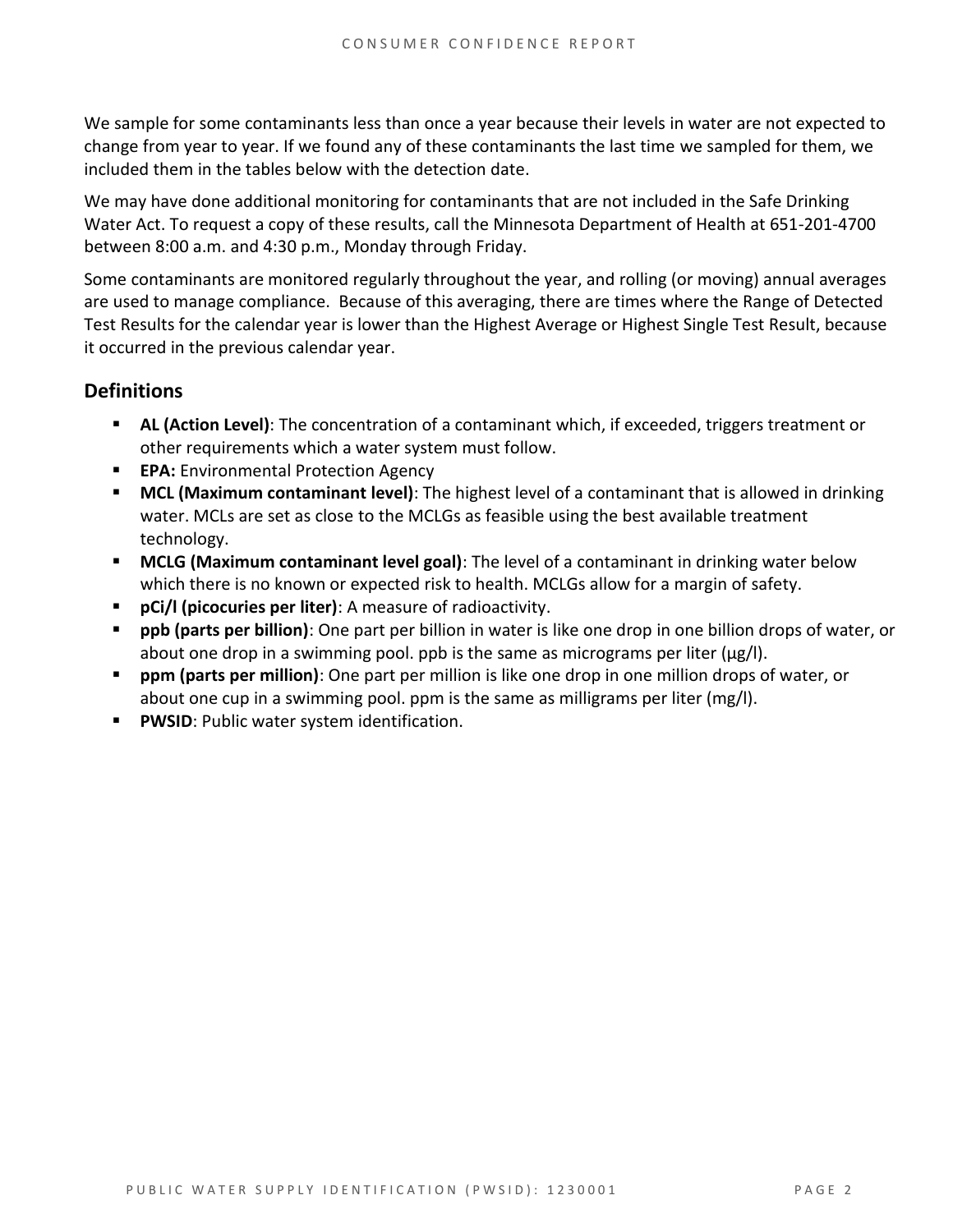# **Monitoring Results – Regulated Substances**

| LEAD AND COPPER - Tested at customer taps.                   |                                         |                                           |                                            |                                                                             |                  |                                        |
|--------------------------------------------------------------|-----------------------------------------|-------------------------------------------|--------------------------------------------|-----------------------------------------------------------------------------|------------------|----------------------------------------|
| <b>Contaminant</b> (Date, if<br>sampled in previous<br>year) | EPA's<br><b>Ideal</b><br>Goal<br>(MCLG) | EPA's<br><b>Action</b><br>Level           | 90% of<br><b>Results Were</b><br>Less Than | <b>Number</b><br><b>of</b><br><b>Homes</b><br>with<br>High<br><b>Levels</b> | <b>Violation</b> | <b>Typical Sources</b>                 |
| Lead (08/21/20)                                              | 0 ppb                                   | 90% of<br>homes<br>less than<br>15 ppb    | $1.4$ ppb                                  | 0 out of<br>5                                                               | NO.              | Corrosion of<br>household<br>plumbing. |
| Copper (08/21/20)                                            | 0 ppm                                   | 90% of<br>homes<br>less than<br>$1.3$ ppm | $0.15$ ppm                                 | 0 out of<br>5                                                               | NO.              | Corrosion of<br>household<br>plumbing. |

# **INORGANIC & ORGANIC CONTAMINANTS – Tested in drinking water.**

| Contaminant<br>(Date, if sampled<br>in previous year) | EPA's<br><b>Ideal Goal</b><br>(MCLG) | EPA's<br>Limit<br>(MCL) | <b>Highest</b><br>Average or<br><b>Highest Single</b><br><b>Test Result</b> | Range of<br><b>Detected</b><br><b>Test Results</b> | <b>Violation</b> | <b>Typical Sources</b>                                                                                          |
|-------------------------------------------------------|--------------------------------------|-------------------------|-----------------------------------------------------------------------------|----------------------------------------------------|------------------|-----------------------------------------------------------------------------------------------------------------|
| <b>Nitrate</b>                                        | 10 ppm                               | 10.4<br>ppm             | $3.2$ ppm                                                                   | $1.70 - 3.20$<br>ppm                               | NO               | <b>Runoff from fertilizer</b><br>use; Leaching from<br>septic tanks, sewage;<br>Erosion of natural<br>deposits. |
| <b>Combined Radium</b>                                | 0 pCi/l                              | 5.4<br>pCi/l            | 1.4 $pCi/I$                                                                 | $1.3 - 1.4$<br>pCi/l                               | NO.              | Erosion of natural<br>deposits.                                                                                 |

# **OTHER SUBSTANCES – Tested in drinking water.**

| Substance (Date,<br>if sampled in<br>previous year) | EPA's<br><b>Ideal Goal</b><br>(MCLG) | EPA's<br>Limit<br>(MCL) | <b>Highest</b><br><b>Average or</b><br><b>Highest Single</b><br><b>Test Result</b> | Range of<br><b>Detected</b><br><b>Test Results</b> | <b>Violation</b> | <b>Typical Sources</b>                                                        |
|-----------------------------------------------------|--------------------------------------|-------------------------|------------------------------------------------------------------------------------|----------------------------------------------------|------------------|-------------------------------------------------------------------------------|
| <b>Fluoride</b>                                     | $4.0$ ppm                            | $4.0$ ppm               | $0.65$ ppm                                                                         | $0.50 - 0.77$<br>ppm                               | NO.              | Erosion of natural<br>deposits; Water<br>additive to promote<br>strong teeth. |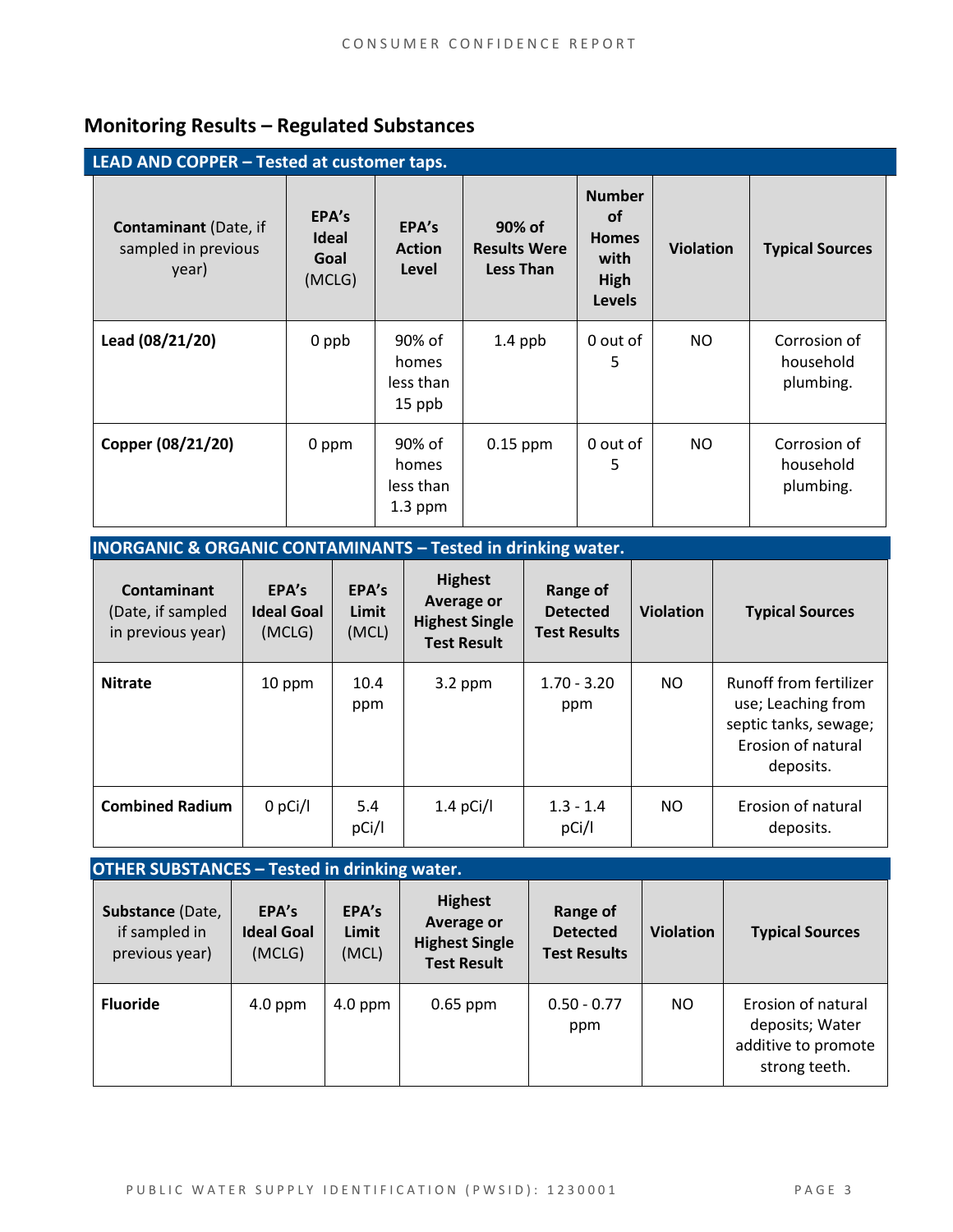#### **Potential Health Effects and Corrective Actions (If Applicable)**

Fluoride: If your drinking water fluoride levels are below the optimal concentration range of 0.5 to 0.9 ppm, please talk with your dentist about how you can protect your teeth and your family's teeth from tooth decay and cavities. For more information, visit: MDH Drinking Water Fluoridation

(https://www.health.state.mn.us/communities/environment/water/com/fluoride.html). Fluoride is nature's cavity fighter, with small amounts present naturally in many drinking water sources. There is an overwhelming weight of credible, peer-reviewed, scientific evidence that fluoridation reduces tooth decay and cavities in children and adults, even when there is availability of fluoride from other sources, such as fluoride toothpaste and mouth rinses. Since studies show that optimal fluoride levels in drinking water benefit public health, municipal community water systems adjust the level of fluoride in the water to an optimal concentration between 0.5 to 0.9 parts per million (ppm) to protect your teeth. Fluoride levels below 2.0 ppm are not expected to increase the risk of a cosmetic condition known as enamel fluorosis.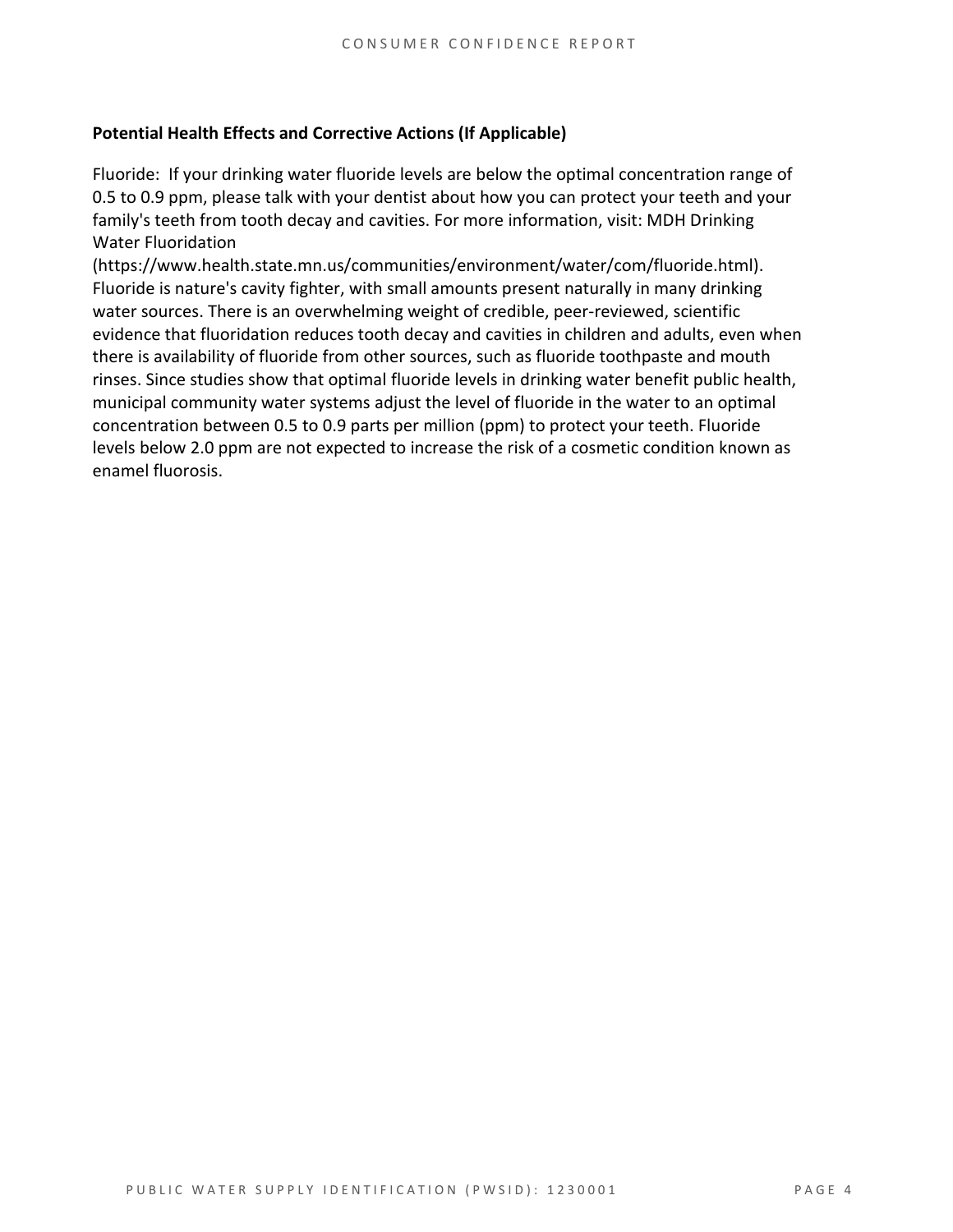## **Monitoring Results – Unregulated Substances**

In addition to testing drinking water for contaminants regulated under the Safe Drinking Water Act, we sometimes also monitor for contaminants that are not regulated. Unregulated contaminants do not have legal limits for drinking water.

Detection alone of a regulated or unregulated contaminant should not cause concern. The meaning of a detection should be determined considering current health effects information. We are often still learning about the health effects, so this information can change over time.

The following table shows the unregulated contaminants we detected last year, as well as human-health based guidance values for comparison, where available. The comparison values are based only on potential health impacts and do not consider our ability to measure contaminants at very low concentrations or the cost and technology of prevention and/or treatment. They may be set at levels that are costly, challenging, or impossible for water systems to meet (for example, large-scale treatment technology may not exist for a given contaminant).

A person drinking water with a contaminant at or below the comparison value would be at little or no risk for harmful health effects. If the level of a contaminant is above the comparison value, people of a certain age or with special health conditions - like a fetus, infants, children, elderly, and people with impaired immunity – may need to take extra precautions. Because these contaminants are unregulated, EPA and MDH require no particular action based on detection of an unregulated contaminant. We are notifying you of the unregulated contaminants we have detected as a public education opportunity.

More information is available on MDH's A-Z List of Contaminants in Water [\(https://www.health.state.mn.us/communities/environment/water/contaminants/index.html\)](https://www.health.state.mn.us/communities/environment/water/contaminants/index.html) and Fourth [Unregulated Contaminant Monitoring Rule \(UCMR 4\)](https://www.health.state.mn.us/communities/environment/water/com/ucmr4.html)  [\(https://www.health.state.mn.us/communities/environment/water/com/ucmr4.html\).](https://www.health.state.mn.us/communities/environment/water/com/ucmr4.html)

| <b>UNREGULATED CONTAMINANTS - Tested in drinking water.</b> |                         |                                                                          |                                                 |  |  |  |  |
|-------------------------------------------------------------|-------------------------|--------------------------------------------------------------------------|-------------------------------------------------|--|--|--|--|
| Contaminant                                                 | <b>Comparison Value</b> | <b>Highest Average Result</b><br>or Highest Single Test<br><b>Result</b> | <b>Range of Detected Test</b><br><b>Results</b> |  |  |  |  |
| Sodium*                                                     | 20 ppm                  | $4.12$ ppm                                                               | $3.67 - 4.12$ ppm                               |  |  |  |  |
| <b>Sulfate</b>                                              | 500 ppm                 | 25.4 ppm                                                                 | 15.70 - 25.40 ppm                               |  |  |  |  |

\*Note that home water softening can increase the level of sodium in your water.

#### **Some People Are More Vulnerable to Contaminants in Drinking Water**

Some people may be more vulnerable to contaminants in drinking water than the general population. Immuno-compromised persons such as persons with cancer undergoing chemotherapy, persons who have undergone organ transplants, people with HIV/AIDS or other immune system disorders, some elderly, and infants can be particularly at risk from infections. The developing fetus and therefore pregnant women may also be more vulnerable to contaminants in drinking water. These people or their caregivers should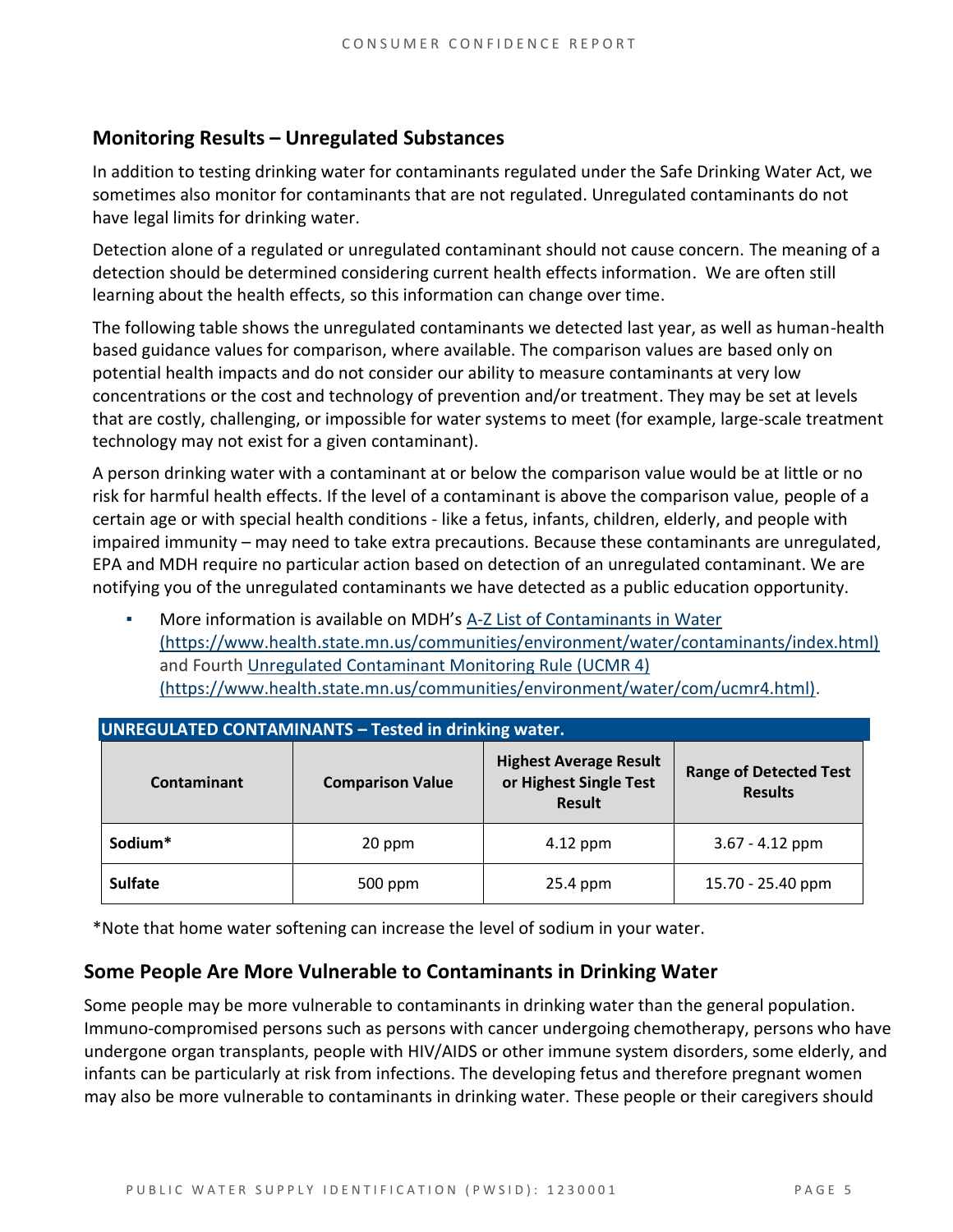seek advice about drinking water from their health care providers. EPA/Centers for Disease Control (CDC) guidelines on appropriate means to lessen the risk of infection by *Cryptosporidium* and other microbial contaminants are available from the Safe Drinking Water Hotline at 1-800-426-4791.

# Learn More about Your Drinking Water

## **Drinking Water Sources**

Minnesota's primary drinking water sources are groundwater and surface water. Groundwater is the water found in aquifers beneath the surface of the land. Groundwater supplies 75 percent of Minnesota's drinking water. Surface water is the water in lakes, rivers, and streams above the surface of the land. Surface water supplies 25 percent of Minnesota's drinking water.

Contaminants can get in drinking water sources from the natural environment and from people's daily activities. There are five main types of contaminants in drinking water sources.

- **Microbial contaminants,** such as viruses, bacteria, and parasites. Sources include sewage treatment plants, septic systems, agricultural livestock operations, pets, and wildlife.
- **Inorganic contaminants** include salts and metals from natural sources (e.g. rock and soil), oil and gas production, mining and farming operations, urban stormwater runoff, and wastewater discharges.
- **Pesticides and herbicides** are chemicals used to reduce or kill unwanted plants and pests. Sources include agriculture, urban stormwater runoff, and commercial and residential properties.
- **Organic chemical contaminants** include synthetic and volatile organic compounds. Sources include industrial processes and petroleum production, gas stations, urban stormwater runoff, and septic systems.
- **Radioactive contaminants** such as radium, thorium, and uranium isotopes come from natural sources (e.g. radon gas from soils and rock), mining operations, and oil and gas production.

The Minnesota Department of Health provides information about your drinking water source(s) in a source water assessment, including:

- How Canton is protecting your drinking water source(s);
- Nearby threats to your drinking water sources;
- How easily water and pollution can move from the surface of the land into drinking water sources, based on natural geology and the way wells are constructed.

Find your source water assessment at [Source Water Assessments](https://www.health.state.mn.us/communities/environment/water/swp/swa)  [\(https://www.health.state.mn.us/communities/environment/water/swp/swa\)](https://www.health.state.mn.us/communities/environment/water/swp/swa) or call 651-201-4700 between 8:00 a.m. and 4:30 p.m., Monday through Friday.

## **Lead in Drinking Water**

You may be in contact with lead through paint, water, dust, soil, food, hobbies, or your job. Coming in contact with lead can cause serious health problems for everyone. There is no safe level of lead. Babies, children under six years, and pregnant women are at the highest risk.